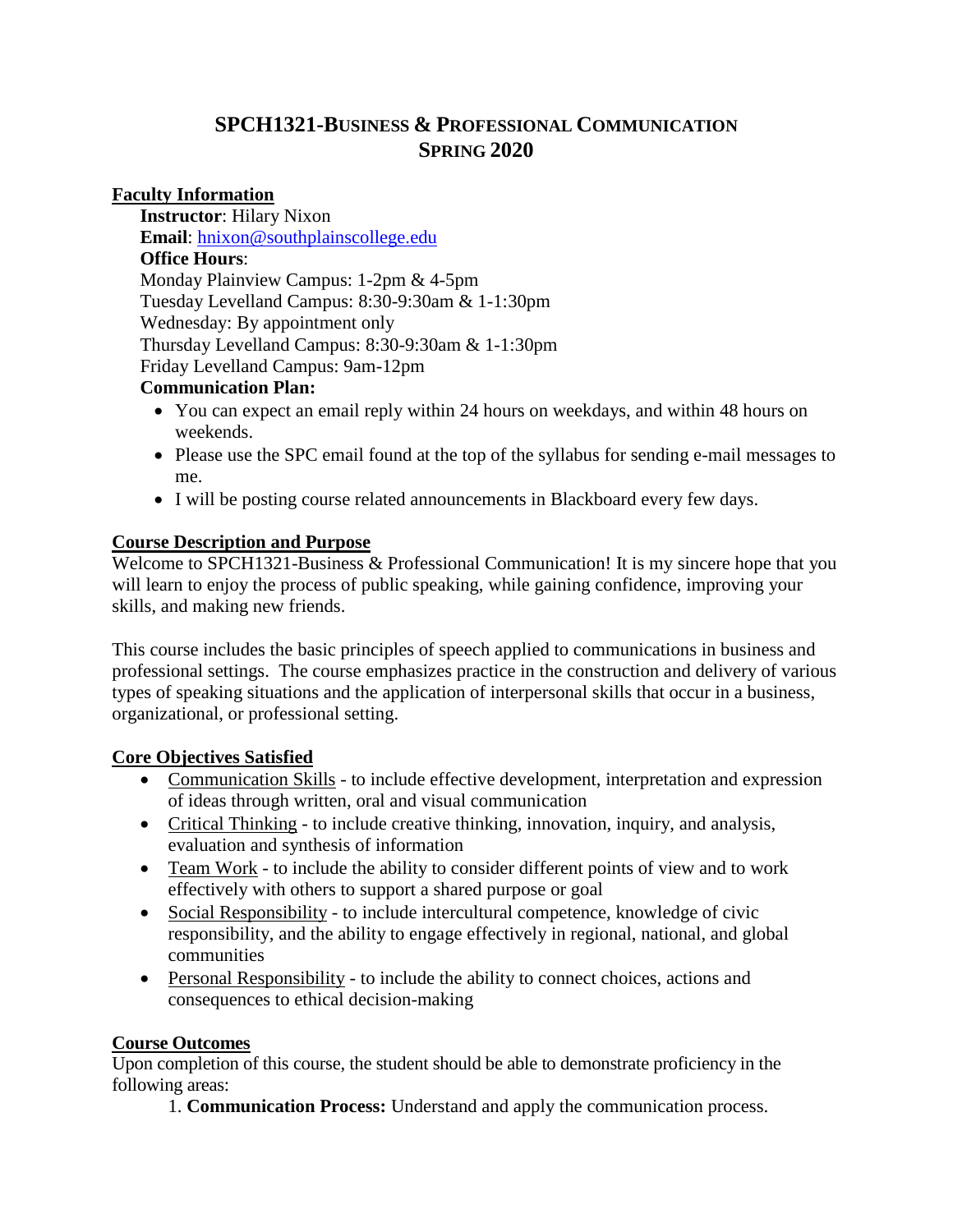2. **Communication Systems and Cultures**: Develop an awareness and understanding of communication systems and cultures.

3. **Verbal Communication:** Identify, prepare, and deliver clear messages and presentations.

- 4. **Nonverbal Communication:** Understand, define, utilize, and interpret different categories of nonverbal communication.
- 5. **Listening:** Understand the causes of poor listening, and realize the organizational and personal benefits of active listening.
- 6. **Interviewing:** Identify different types of interviews, evaluate effective interview skills, prepare job interview documents, and conduct an effective information gathering interview.
- 7. **Small Groups:** Identify the characteristics of small groups, identify the steps used for problem solving, and understand leadership tasks as well as functional and dysfunctional team behaviors.
- 8. **Public Speaking:** Successfully prepare and deliver multiple credible, confident presentations. Evaluate the speaking skill and content of other speakers.

## **Course Requirements**

- 1. To read the information assigned; you will be tested on this material, in addition to class lecture/discussion materials on scheduled exams.
- 2. To take thorough notes and study all lecture material, informational handouts, and assigned readings.
- 3. To actively participate in class discussions and group activities.
- 4. To show maturity and professionalism in preparation of assignments and in classroom behavior.
- 5. To show courteousness to fellow classmates/speakers.
- 6. To initiate consultations with the instructor whenever assistance is needed regarding class assignments.
- 7. To appropriately cite information obtained from other sources, both in written and verbal formats. Please refer to the academic honesty section below for further details.
- 8. To initiate withdrawal from the course if absences become excessive.

# **Required Course Textbook**

Fox, J. & Finley, K. (2019). From Entry Level to Executive: All Communication Counts. Fountainhead Press. ISBN: 978-1-68036-776-8

## **Technical Requirements**

- Desktop or laptop computer
- High speed internet access
- SPC E-mail
- Microsoft Office

# **Technical Skill Requirements**

Be comfortable with the following

- Microsoft Word or word processor that can save Word compatible files (.doc)
- Using email for communication, attaching documents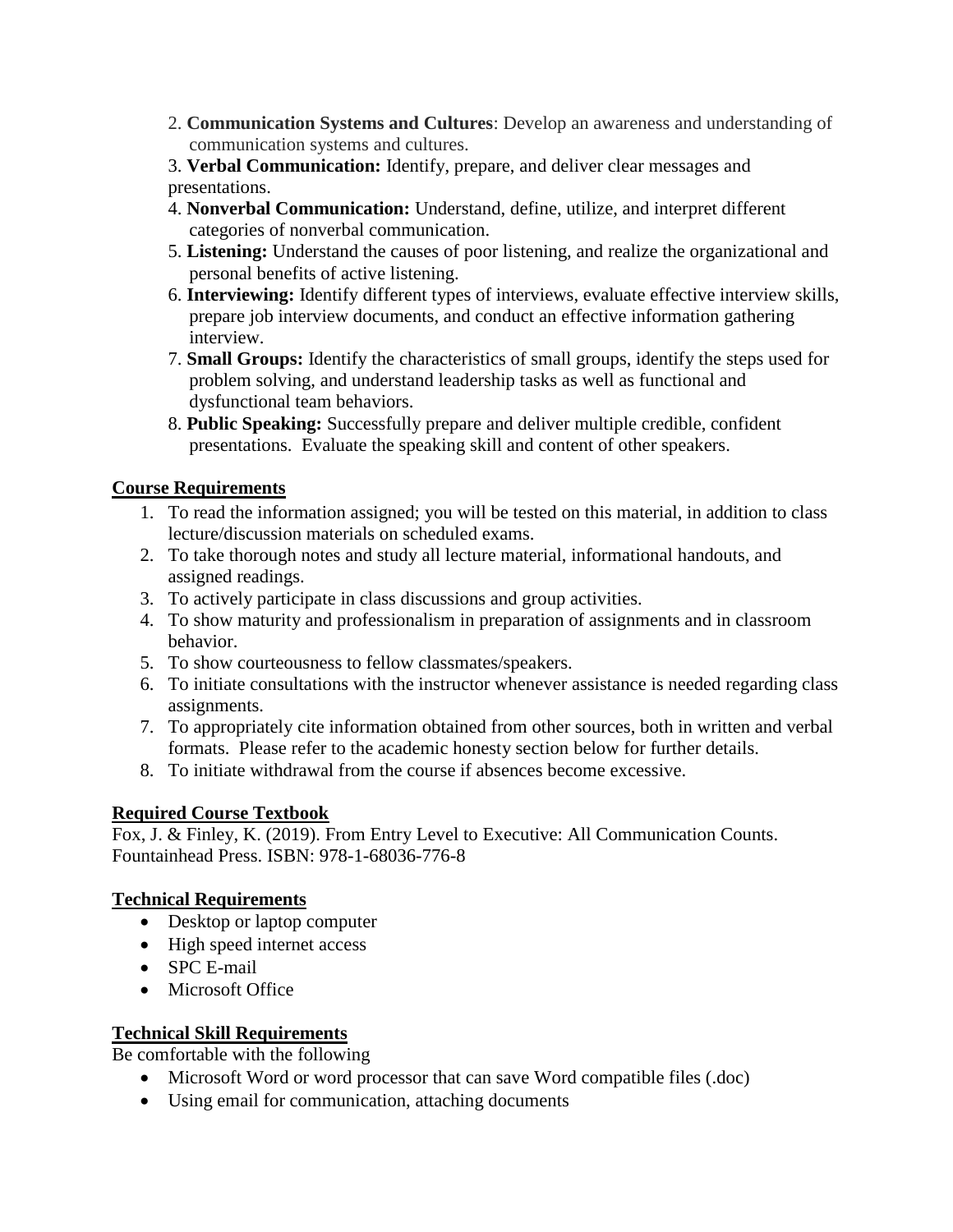- Internet search engines and browsers
- The ability to download video files, or to stream files.

### **Student Code of Conduct Policy**

Any successful learning experience requires mutual respect on the part of the student and the instructor. Neither instructor nor student should be subject to others' behavior that is rude, disruptive, intimidating, aggressive, or demeaning. Student conduct that disrupts the learning process or is deemed disrespectful or threatening shall not be tolerated and may lead to disciplinary action and/or removal from class.

### **Academic Honesty**

It is my expectation and the institution's that appropriate citation and documentation be given for materials and information obtained from other sources. Cases of plagiarism will be treated as will any case of academic dishonesty, with at least a failing grade for the assignment/examination. In addition, the student may be dropped from the course with a failing grade. See the *SPC Student Handbook* for more information.

### **ADA Statement**

Students with disabilities, including but not limited to physical, psychiatric, or learning disabilities, who wish to request accommodations in this class should notify the Disability Services Office early in the semester so that the appropriate arrangements may be made. In accordance with federal law, a student requesting accommodations must provide acceptable documentation of his/her disability to the Disability Services Office. For more information, call or visit the Disability Services Office at Levelland Student Health & Wellness Center 806-716- 2577, Reese Center (also covers ATC) Building 8: 806-716-4675, Plainview Center Main Office: 806-716-4302 or 806-296-9611, or the Health and Wellness main number at 806-716- 2529.

#### **Diversity Statement**

In this class, the teacher will establish and support an environment that values and nurtures individual and group differences and encourages engagement and interaction. Understanding and respecting multiple experiences and perspectives will serve to challenge and stimulate all of us to learn about others, about the larger world and about ourselves. By promoting diversity and intellectual exchange, we will not only mirror society as it is, but also model society as it should and can be. If anyone is openly rude in class, s/he will be asked to leave class. If s/he is repeatedly rude, s/he will be dropped from the class.

#### **Title IX Pregnancy Accommodations Statement**

If you are pregnant, or have given birth within six months, Under Title IX you have a right to reasonable accommodations to help continue your education. To activate accommodations you must submit a Title IX pregnancy accommodations request, along with specific medical documentation, to the Director of Health and Wellness. Once approved, notification will be sent to the student and instructors. It is the student's responsibility to work with the instructor to arrange accommodations. Contact the Director of Health and Wellness at 806-716-2362 or email cgilster@southplainscollege.edu for assistance.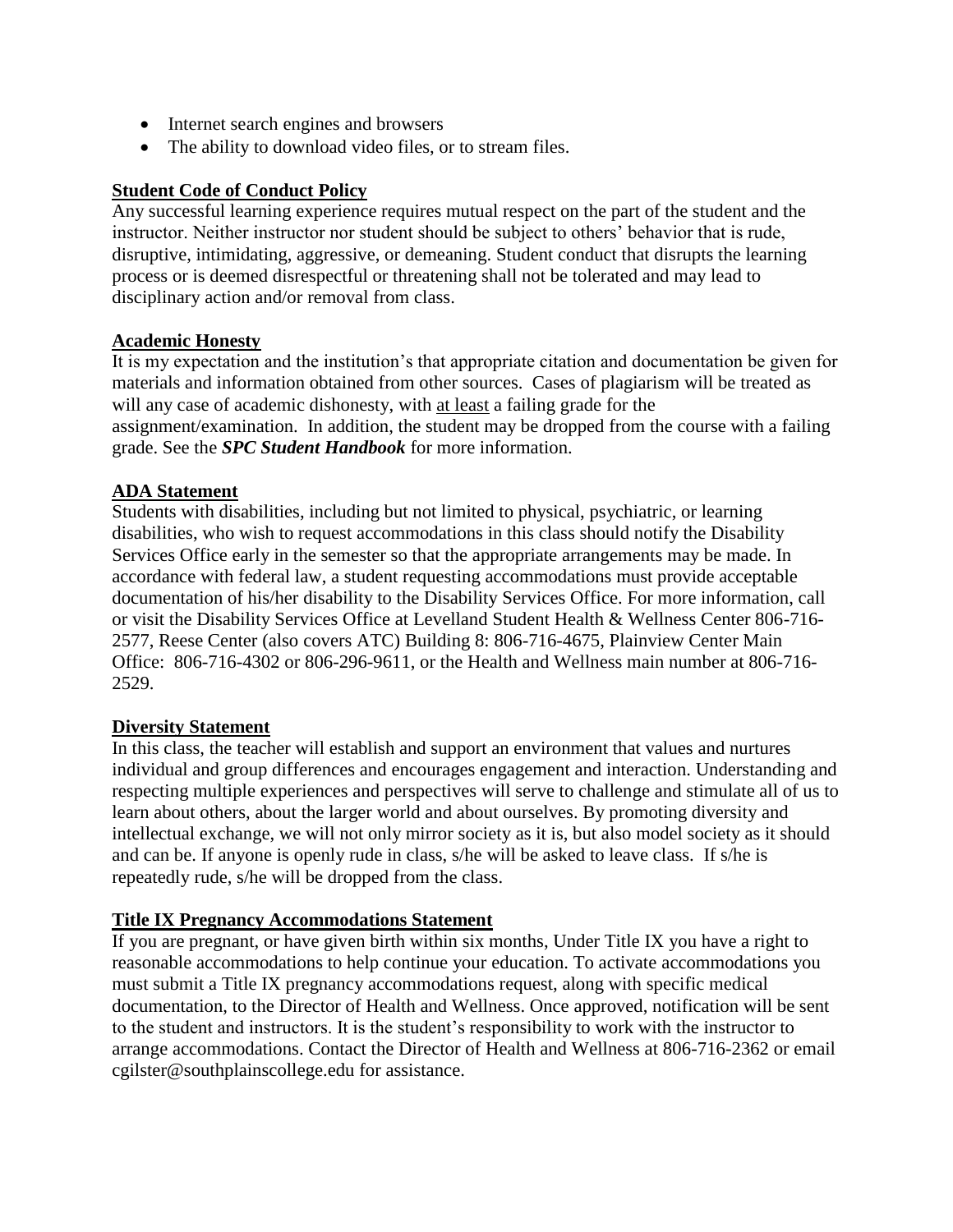# **Campus Concealed Carry**

Texas Senate Bill - 11 (Government Code 411.2031, et al.) authorizes the carrying of a concealed handgun in South Plains College buildings only by persons who have been issued and are in possession of a Texas License to Carry a Handgun. Qualified law enforcement officers or those who are otherwise authorized to carry a concealed handgun in the State of Texas are also permitted to do so. Pursuant to Penal Code (PC) 46.035 and South Plains College policy, license holders may not carry a concealed handgun in restricted locations.

# **Grading**

You can access your grades on the Blackboard Course Menu (My Grades). Grades will be posted after the due date and after all assignments have been graded. Speech Grading Rubrics will be made available to you when speeches are assigned so that you can prepare for my assessment methods.

Your final grade will be determined as follows:

- To earn an A, you need 895 points
- To earn a B, you need 795 points
- To earn a C, you need 695 points
- To earn a D, you need 595 points
- If your point total is 594 points or less, you will earn an F

If you have questions about or are concerned about a specific grade you earned, you will need to email me or visit me in virtual office hours to discuss the grade. If you want to appeal a grade you earned on a specific assignment, you have one week after the grade has been posted in Blackboard to approach your instructor about your questions or concerns. After one week, I will consider the matter closed. When you approach me after viewing your grade, you are expected to have revisited the assignment or speech description, the grading rubric, and the feedback provided to you by me.

## **Assignment Submissions**

You will submit all assignments through their designated submission link in Blackboard. You are required to title your assignment files in the following format: "lastname\_firstname\_assignmentname.doc".

## **Attendance and Tardy Policy**

Students are expected to attend all classes in order to be successful in a course. All students enrolled for this course are expected to attend class regularly, be on time, and remain until dismissed. Roll will be taken at each class meeting. If a student is tardy, he/she must see the instructor after class to have the absence mark removed. The student may be administratively dropped from the course when a student has more than 4 absences.

When an unavoidable reason for class absence arises, such as illness, an official trip authorized by the college or an official activity, the instructor may permit the student to make up work missed. It is the student's responsibility to complete work missed within a reasonable period of time as determined by the instructor.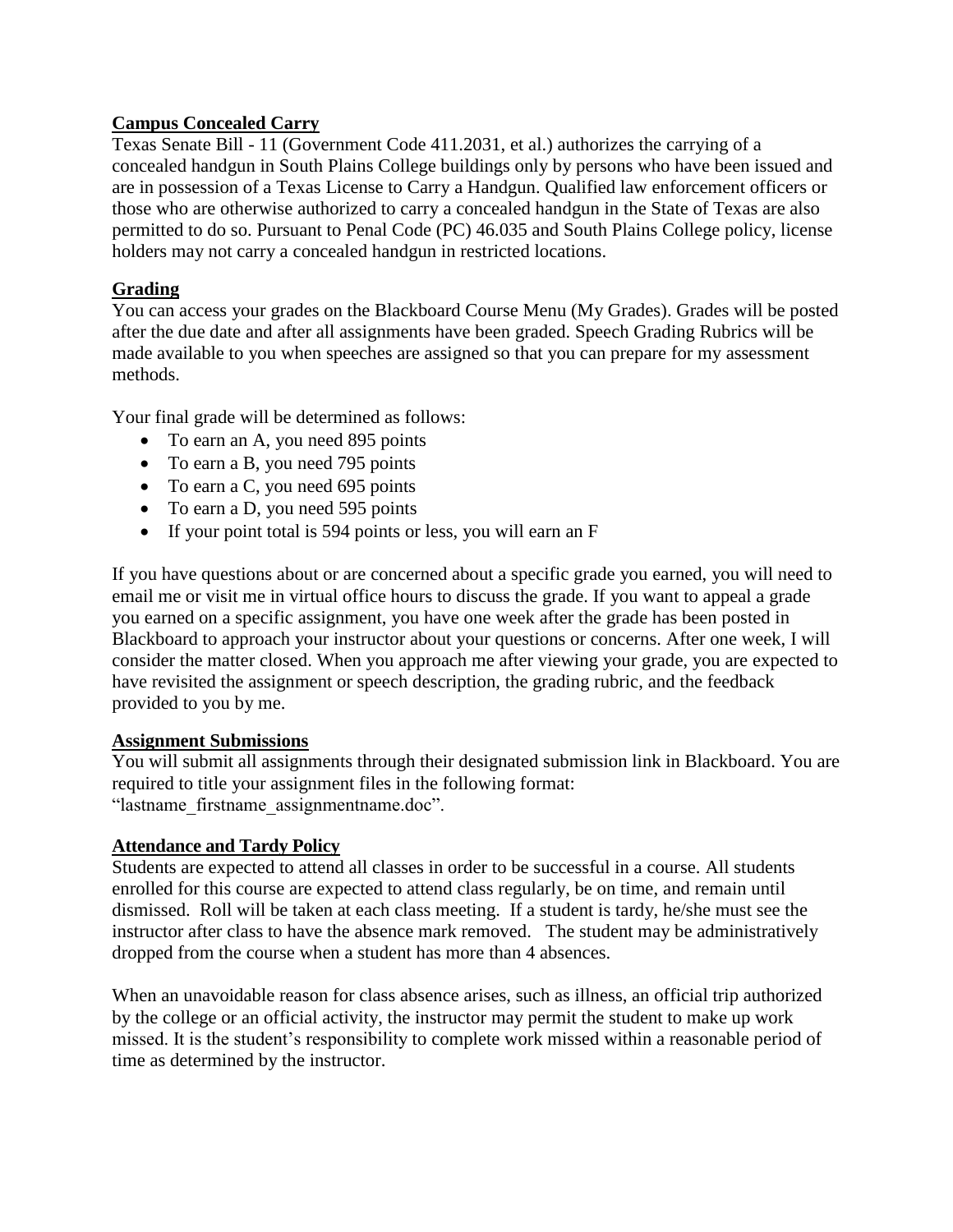Students who enroll in a course but have "Never Attended" by the official census date, as reported by the faculty member, will be administratively dropped by the Office of Admissions and Records. A student who does not meet the attendance requirements of a class as stated in the course syllabus and does not officially withdraw from that course by the official census date of the semester, may be administratively withdrawn from that course and receive a grade of "X" or "F" as determined by the instructor. Instructors are responsible for clearly stating their administrative drop policy in the course syllabus, and it is the student's responsibility to be aware of that policy.

It is the student's responsibility to verify administrative drops for excessive absences through MySPC using his or her student online account. If it is determined that a student is awarded financial aid for a class or classes in which the student never attended or participated, the financial aid award will be adjusted in accordance with the classes in which the student did attend/participate and the student will owe any balance resulting from the adjustment.

### **Specific Attendance Policy Restated**

1. All students enrolled for this course are expected to attend class regularly, be on time, and remain until dismissed.

2. Roll will be taken at each class meeting.

3. If a student is tardy, he/she should speak with the instructor after class to avoid having tardies count toward absences.

4. Two (2) tardies will constitute an absence.

5. If a student leaves class prior to dismissal of the class, he/she will be counted absent.

6. Whenever absences become excessive and minimum course objectives cannot be met, the student should initiate withdrawal from the course.

7. "Excessive absences" can be defined as more than FOUR (4) unexcused absences through the course of the semester.

8. The only absences labeled as "excused" are those absences due to participation in school functions, or documentable absences due to illness (doctor's note required in the next class period), or a death in the family requires the student to be in attendance of a funeral (proof required).

9. The instructor will administratively drop a student due to excessive absences.

10. Students are responsible for all classwork covered during absences from class even in cases in which they are able to satisfy the instructor that the absence was unavoidable.

11. Absences one day over your allotment may lower your final course total by 10 points.

12. Each subsequent absence may lower your final course total by 5 points.

13. If minimum objectives cannot be met, the student should withdraw from the course.

The department abides by this policy and enforces the following guidelines established for SPCH 1321:

> For online/hybrid sections, you MUST attend face-to-face meetings and complete online coursework. If you have more than 1 unexcused absence or miss more than 2 major assignments, you may be dropped from the course.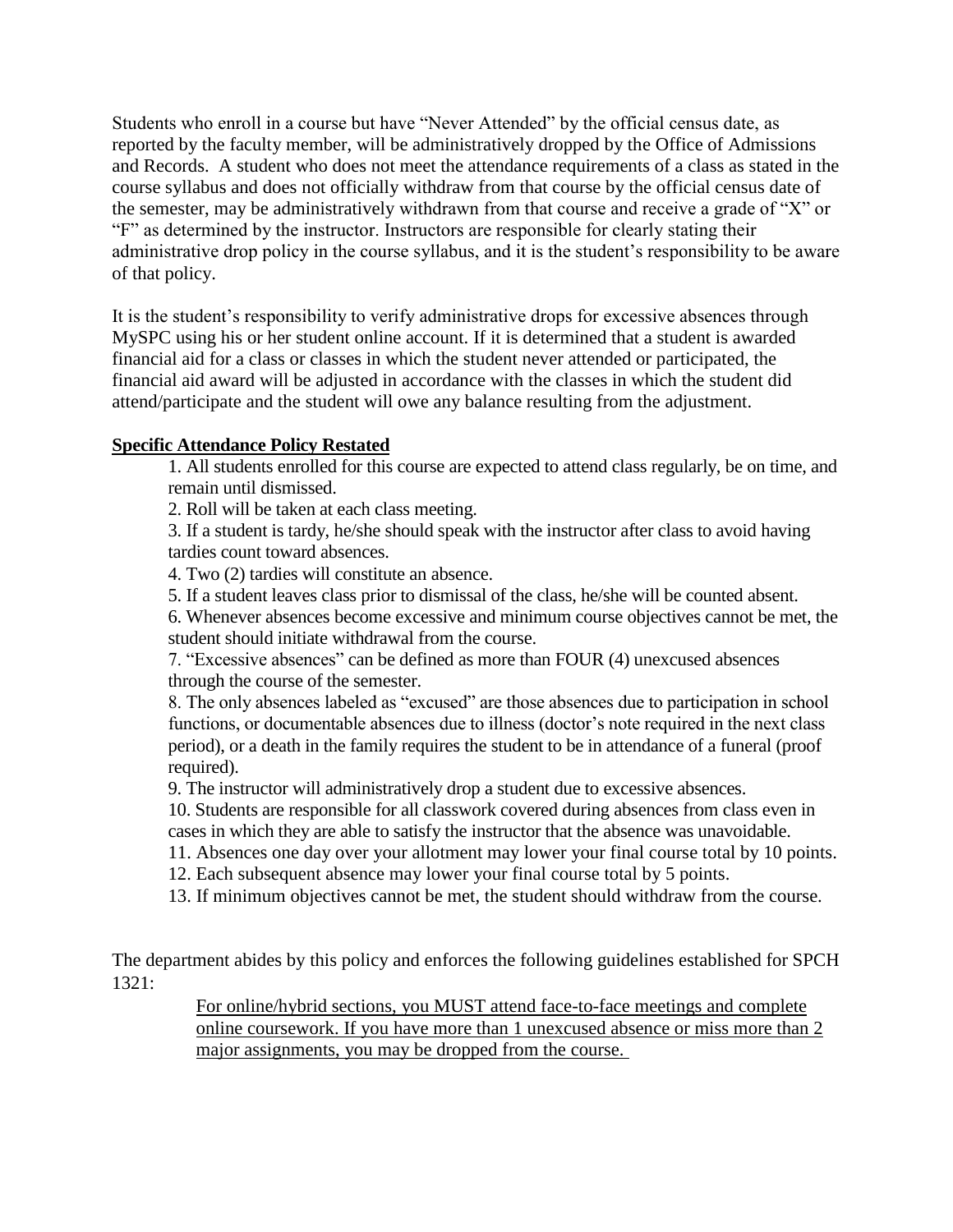### \*\***You may be exempt from the final exam if you have perfect attendance or have 800 points at the end of the semester. (When all assignments are completed). \*\***

### **Make-Up Policy**

Make-up work is NOT guaranteed. When an unavoidable reason for class absence arises, such as illness, an official trip authorized by the college or an official activity, the instructor **may** permit the student to make up work missed. If a student must be absent to represent the college, she/he should advise the instructor beforehand and should have a signed permit from his/her coach or sponsor. In such cases, it is the student's responsibility to complete work missed within a reasonable amount of time as determined by the instructor. Each student must make an appointment with the instructor to make arrangements for make-up work. **Late work may not receive full credit**. An absence on the day that you are scheduled for oral presentations or examinations will result in a grade of zero for the assignment. **If, according to the instructor's discretion, the student is allowed to make up such a presentation or exam, the student will automatically receive a grade drop for the assignment (25 point grade reduction).**

#### **Learning Assessments**

| Exam 1                           | 100 points |
|----------------------------------|------------|
| Cover Letter/Resume              | 100 points |
| <b>Informative Presentation</b>  | 100 points |
| <b>Group Presentation</b>        | 100 points |
| <b>Persuasive Presentation</b>   | 100 points |
| <b>Quizzes</b>                   | 100 points |
| Activities                       | 100 points |
| <b>Career Research Interview</b> | 100 points |
| Exam 2                           | 100 points |
| Final Exam: Impromptu Speech     | 100 points |

#### **Course Work:**

- 1. Exams-There will be 2 major exams during the semester. Each exam covers the information preceding the exam. There are no cumulative exams.
- 2. Presentations-Completion of the three presentations (speeches) is a requirement for passing this class. On your scheduled speech dates, you will be presenting various types of presentations. You must be an attentive audience member for other presentations given during your scheduled group time, and you must complete all speeches to pass this course. Points will be deducted from your presentation if you are late, and not an attentive and respectful audience member. The two individual speech assignments are explained in the Assignments section of Blackboard. Additional information can be found within the Module sections for the correct chapters.
- 3. Participation-You will be asked to engage in discussions and to do learning activities throughout the semester. These assignments and discussion boards count as participation grades.
- 4. You will find all chapter quizzes within each module in Blackboard. You MUST take the quiz by the deadline.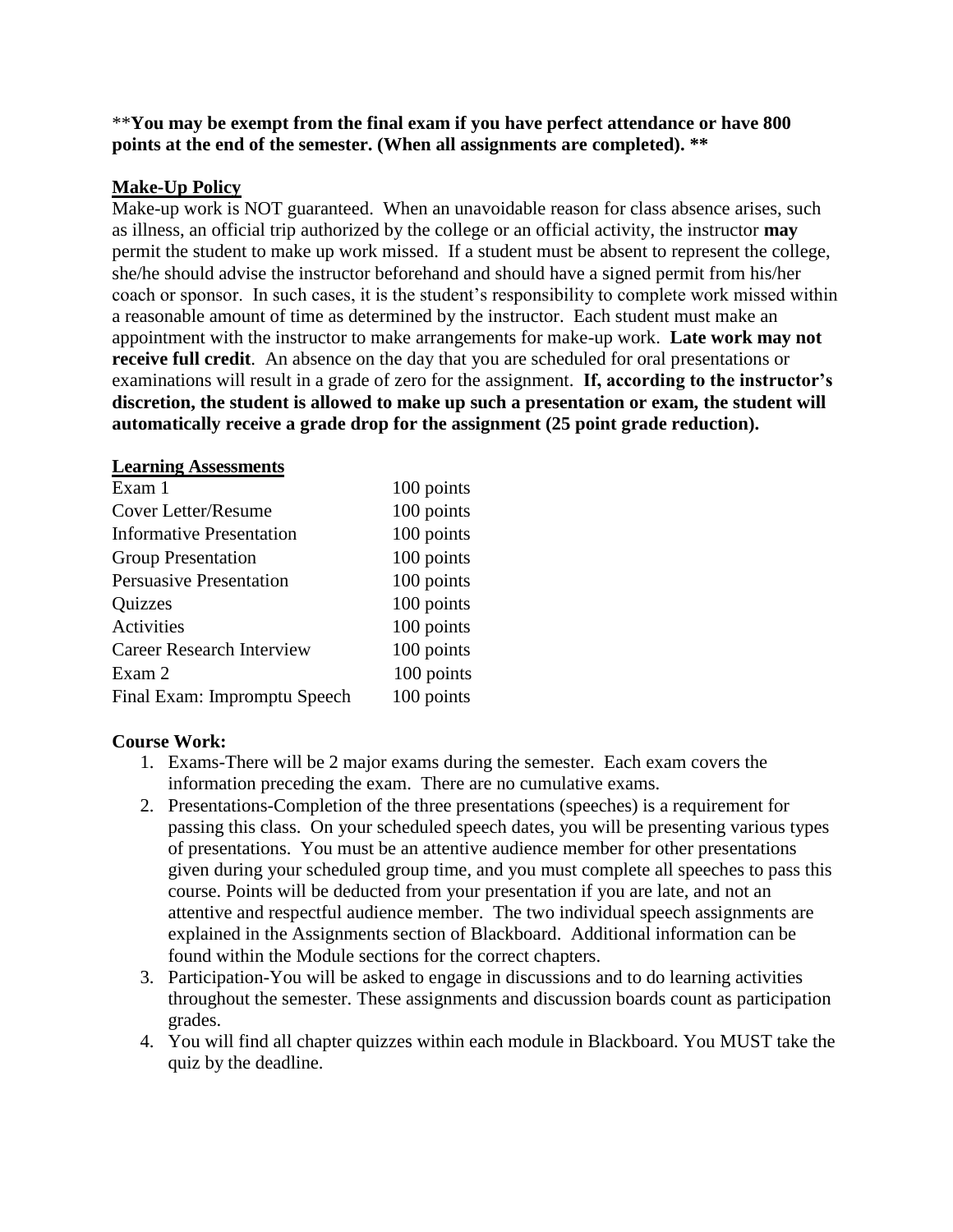\*\*This schedule is subject to change\*\*\*

# **Instructors Expectations of the Student**

- You will be expected to log into the Blackboard course **daily** to be aware of possible announcements/reminders and to pace your progress in the course.
- Students are expected to maintain an environment conducive to learning, which includes "netiquette" (Internet etiquette). More importantly ensure that your verbal communication, e-mail messages, discussion board postings, and other electronic communications are thoughtful. We will welcome diverse opinions in this course, and you are expected to demonstrate an open mind and courtesy when responding to the thoughts and ideas of others. Civility in the Online Classroom (**the following are prohibited):** 
	- o making offensive remarks in e-mail or the discussion board,
	- o using inappropriate language or discussing inappropriate topics online,
	- o spamming,
	- o hacking,
	- o using SPC or Blackboard e-mail or discussion board for commercial purposes,
	- o using all caps (considered shouting in online communications), or
	- o cyber-bullying or online harassment of any type.
- Inappropriate behavior shall result in consequences ranging from a request to correct the problem, to removal from the course or even the university, depending on the severity of the behavior. Disciplinary actions will be taken according to the SPC Student Handbook.
- Note that students from other institutions are still bound by SPC policies in the course.

# **Course and Technical Help**

Do not hesitate to call or e-mail me if you have course-related questions. I am here to guide you through the course. Generally, I will try to respond to calls and e-mails within 24 hours during the week and 48 hours on the weekend.

Be aware that the Instructional Technology office and Blackboard both recommend using a browser other than Internet Explorer when using Blackboard.

Please realize that this is not a computer class, so our content is business and professional communication, not Windows or Word processing. I can answer any questions about the course content or assignments, but I will be no help with technical problems.

## **Blackboard Support**

For Blackboard support you make refer to the following resources:

- 1. When you log into Blackboard (BB), at the very top of the page, you will see a question mark icon with the word help next to it. Click on that icon.
- 2. You may also contact

Secretary to the Director of Instructional Technology Ext. 2180 Direct: 806-716-2180 [blackboard@southplainscollege.edu](mailto:jetucker@southplainscollege.edu)